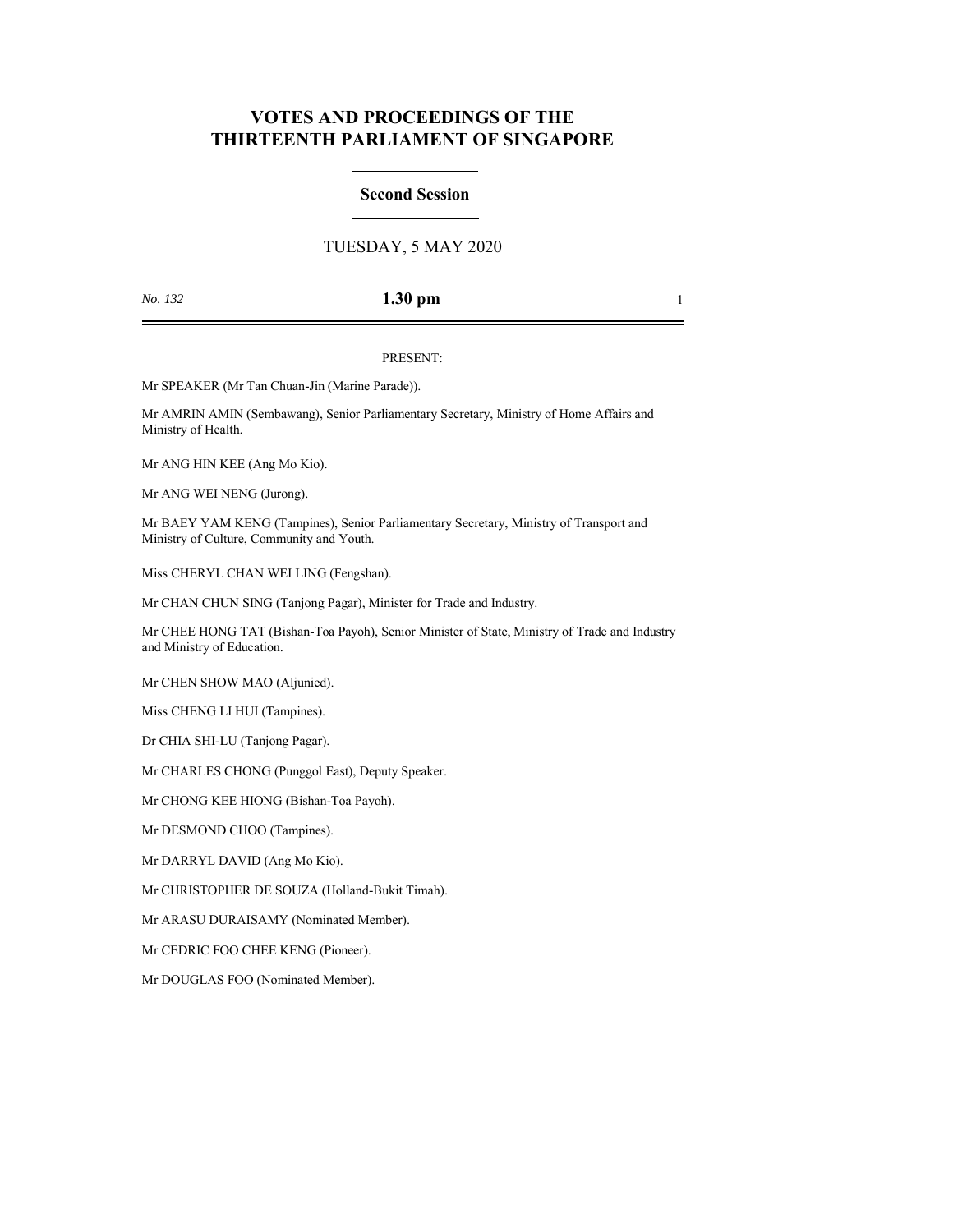Ms FOO MEE HAR (West Coast).

Ms GRACE FU HAI YIEN (Yuhua), Minister for Culture, Community and Youth and Leader of the House.

Mr GAN KIM YONG (Chua Chu Kang), Minister for Health.

Mr GOH CHOK TONG (Marine Parade).

Assoc Prof DANIEL GOH PEI SIONG (Non-Constituency Member).

Mr HENG CHEE HOW (Jalan Besar), Senior Minister of State, Ministry of Defence.

Mr HENG SWEE KEAT (Tampines), Deputy Prime Minister and Minister for Finance.

Mr TERENCE HO WEE SAN (Nominated Member).

Ms INDRANEE RAJAH (Tanjong Pagar), Minister, Prime Minister's Office, Second Minister for Finance and Second Minister for Education.

Dr INTAN AZURA MOKHTAR (Ang Mo Kio).

Mr S ISWARAN (West Coast), Minister for Communications and Information and Minister-incharge of Trade Relations.

Mr KHAW BOON WAN (Sembawang), Coordinating Minister for Infrastructure and Minister for Transport.

Dr AMY KHOR LEAN SUAN (Hong Kah North), Senior Minister of State, Ministry of the Environment and Water Resources and Ministry of Health.

Dr KOH POH KOON (Ang Mo Kio), Senior Minister of State, Ministry of Trade and Industry.

Mr KWEK HIAN CHUAN HENRY (Nee Soon).

Dr LAM PIN MIN (Sengkang West), Senior Minister of State, Ministry of Health and Ministry of Transport.

Er Dr LEE BEE WAH (Nee Soon).

Mr DESMOND LEE (Jurong), Minister for Social and Family Development and Second Minister for National Development and Deputy Leader of the House.

Mr LEE HSIEN LOONG (Ang Mo Kio), Prime Minister.

Mr LEE YI SHYAN (East Coast).

Mr LIANG ENG HWA (Holland-Bukit Timah).

Mr LIM BIOW CHUAN (Mountbatten), Deputy Speaker.

Mr LIM HNG KIANG (West Coast).

Prof LIM SUN SUN (Nominated Member).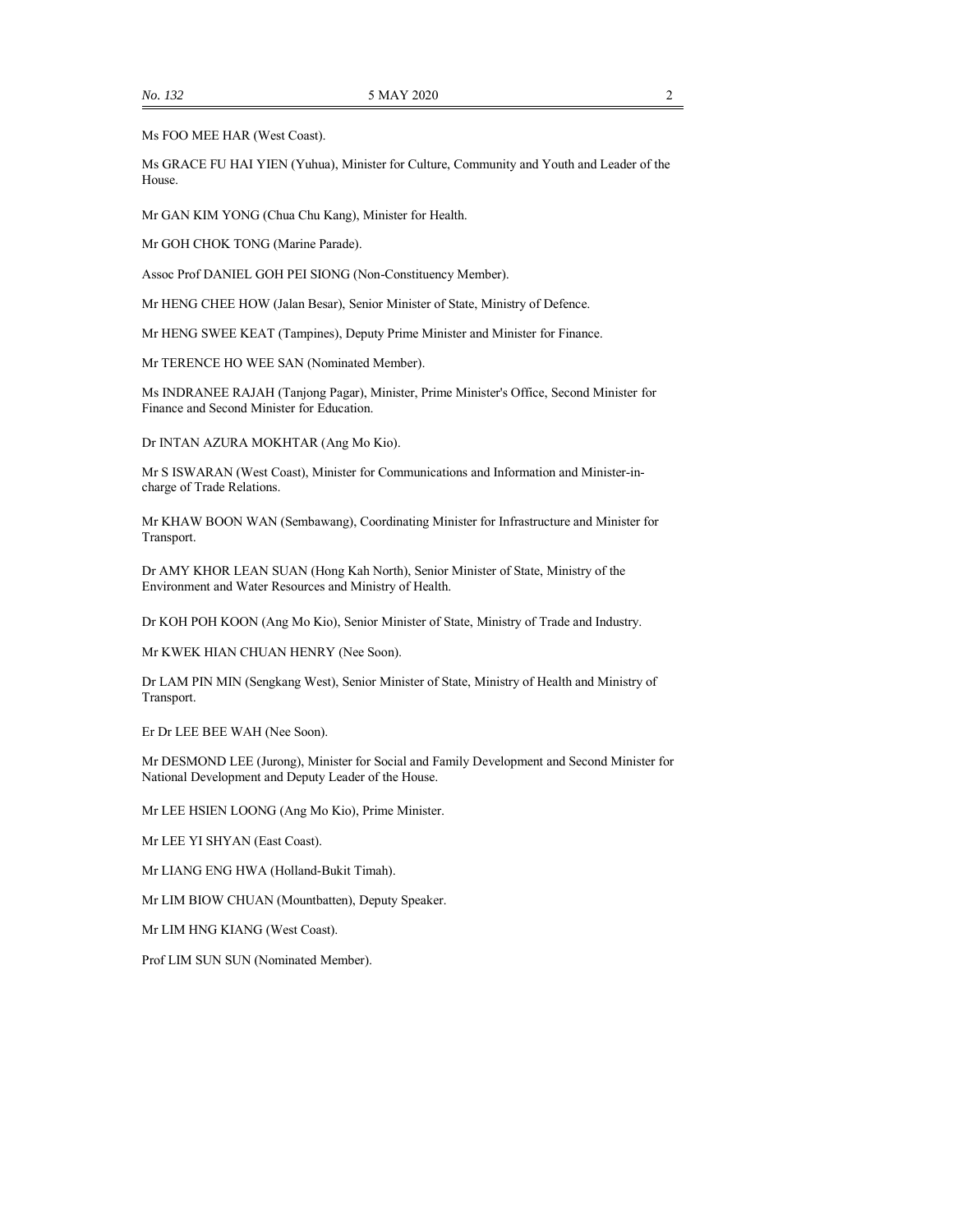Ms SYLVIA LIM (Aljunied).

Dr LIM WEE KIAK (Sembawang).

Ms LOW YEN LING (Chua Chu Kang), Senior Parliamentary Secretary, Ministry of Education and Ministry of Manpower.

Mr MASAGOS ZULKIFLI B M M (Tampines), Minister for the Environment and Water Resources and Minister-in-charge of Muslim Affairs.

Dr MOHAMAD MALIKI BIN OSMAN (East Coast), Senior Minister of State, Ministry of Defence and Ministry of Foreign Affairs.

Mr MOHAMED IRSHAD (Nominated Member).

Mr MUHAMAD FAISAL ABDUL MANAP (Aljunied).

Assoc Prof Dr MUHAMMAD FAISHAL IBRAHIM (Nee Soon), Senior Parliamentary Secretary, Ministry of Education and Ministry of Social and Family Development.

Mr MURALI PILLAI (Bukit Batok).

Dr LILY NEO (Jalan Besar).

Mr NG CHEE MENG (Pasir Ris-Punggol), Minister, Prime Minister's Office.

Dr NG ENG HEN (Bishan-Toa Payoh), Minister for Defence.

Mr LOUIS NG KOK KWANG (Nee Soon).

Ms ANTHEA ONG (Nominated Member).

Mr ONG TENG KOON (Marsiling-Yew Tee).

Mr ONG YE KUNG (Sembawang), Minister for Education.

Ms JOAN PEREIRA (Tanjong Pagar).

Mr LEON PERERA (Non-Constituency Member).

Ms DENISE PHUA LAY PENG (Jalan Besar).

Mr PNG ENG HUAT (Hougang).

Mr PRITAM SINGH (Aljunied).

Ms RAHAYU MAHZAM (Jurong).

Mr SAKTIANDI SUPAAT (Bishan-Toa Payoh).

Mr SEAH KIAN PENG (Marine Parade).

Mr K SHANMUGAM (Nee Soon), Minister for Home Affairs and Minister for Law.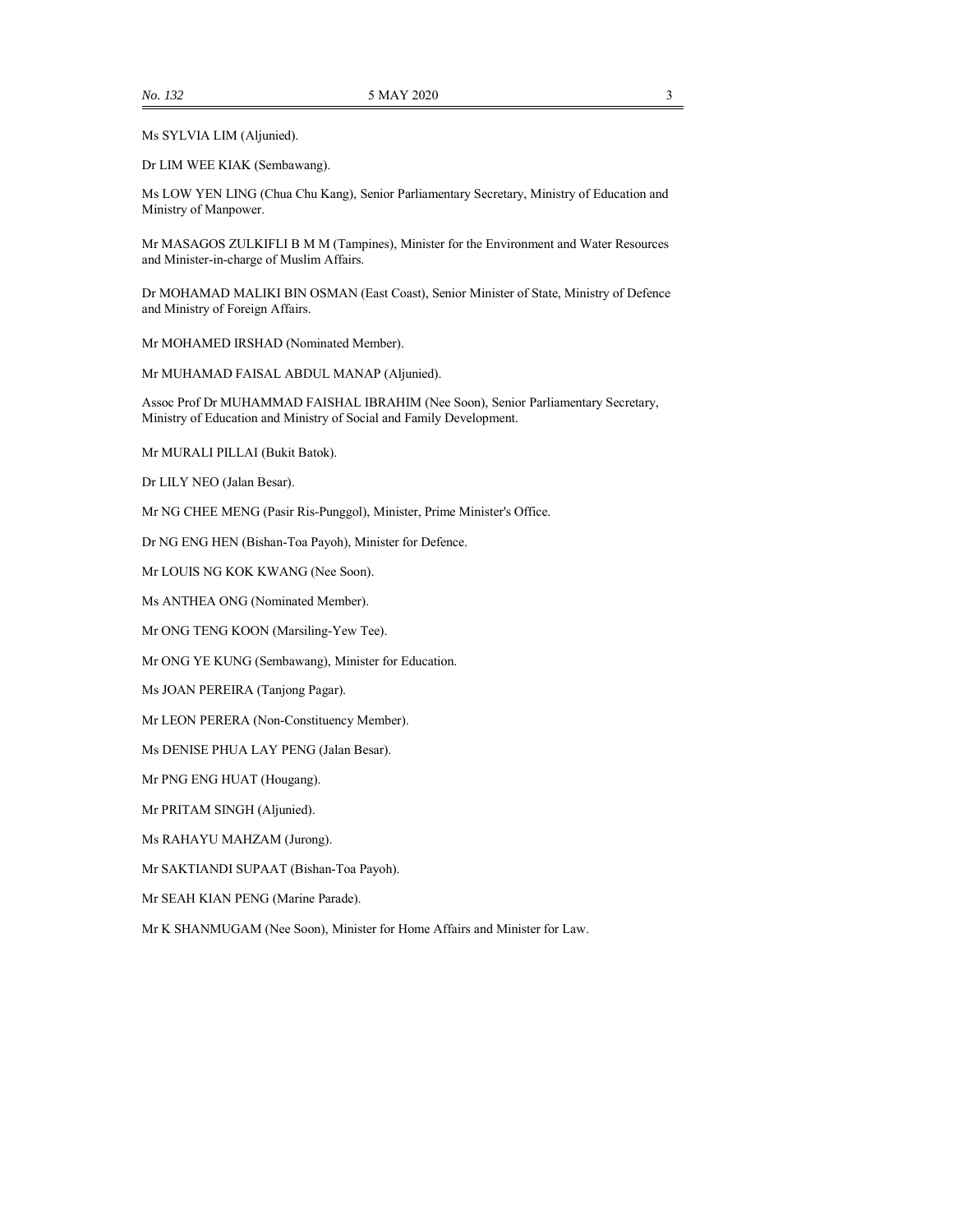Ms SIM ANN (Holland-Bukit Timah), Senior Minister of State, Ministry of Communications and Information and Ministry of Culture, Community and Youth and Deputy Government Whip.

Mr SITOH YIH PIN (Potong Pasir).

Ms SUN XUELING (Pasir Ris-Punggol), Senior Parliamentary Secretary, Ministry of Home Affairs and Ministry of National Development.

Mr DENNIS TAN LIP FONG (Non-Constituency Member).

Ms JESSICA TAN SOON NEO (East Coast).

Mr SAM TAN CHIN SIONG (Radin Mas), Minister of State, Ministry of Foreign Affairs and Ministry of Social and Family Development.

Dr TAN WU MENG (Jurong), Senior Parliamentary Secretary, Ministry of Foreign Affairs and Ministry of Trade and Industry.

Mr PATRICK TAY TECK GUAN (West Coast).

Mr TEO CHEE HEAN (Pasir Ris-Punggol), Senior Minister and Coordinating Minister for National Security.

Dr TEO HO PIN (Bukit Panjang).

Mrs JOSEPHINE TEO (Bishan-Toa Payoh), Minister for Manpower and Second Minister for Home Affairs.

Mr THARMAN SHANMUGARATNAM (Jurong), Senior Minister and Coordinating Minister for Social Policies.

Assoc Prof WALTER THESEIRA (Nominated Member).

Ms TIN PEI LING (MacPherson).

Mr EDWIN TONG CHUN FAI (Marine Parade), Senior Minister of State, Ministry of Law and Ministry of Health.

Mr VIKRAM NAIR (Sembawang).

Dr VIVIAN BALAKRISHNAN (Holland-Bukit Timah), Minister for Foreign Affairs.

Mr LAWRENCE WONG (Marsiling-Yew Tee), Minister for National Development and Second Minister for Finance.

Prof YAACOB IBRAHIM (Jalan Besar).

Mr ALEX YAM ZIMING (Marsiling-Yew Tee).

Mr YEE CHIA HSING (Chua Chu Kang).

Mr MELVIN YONG YIK CHYE (Tanjong Pagar).

Mr ZAINAL SAPARI (Pasir Ris-Punggol).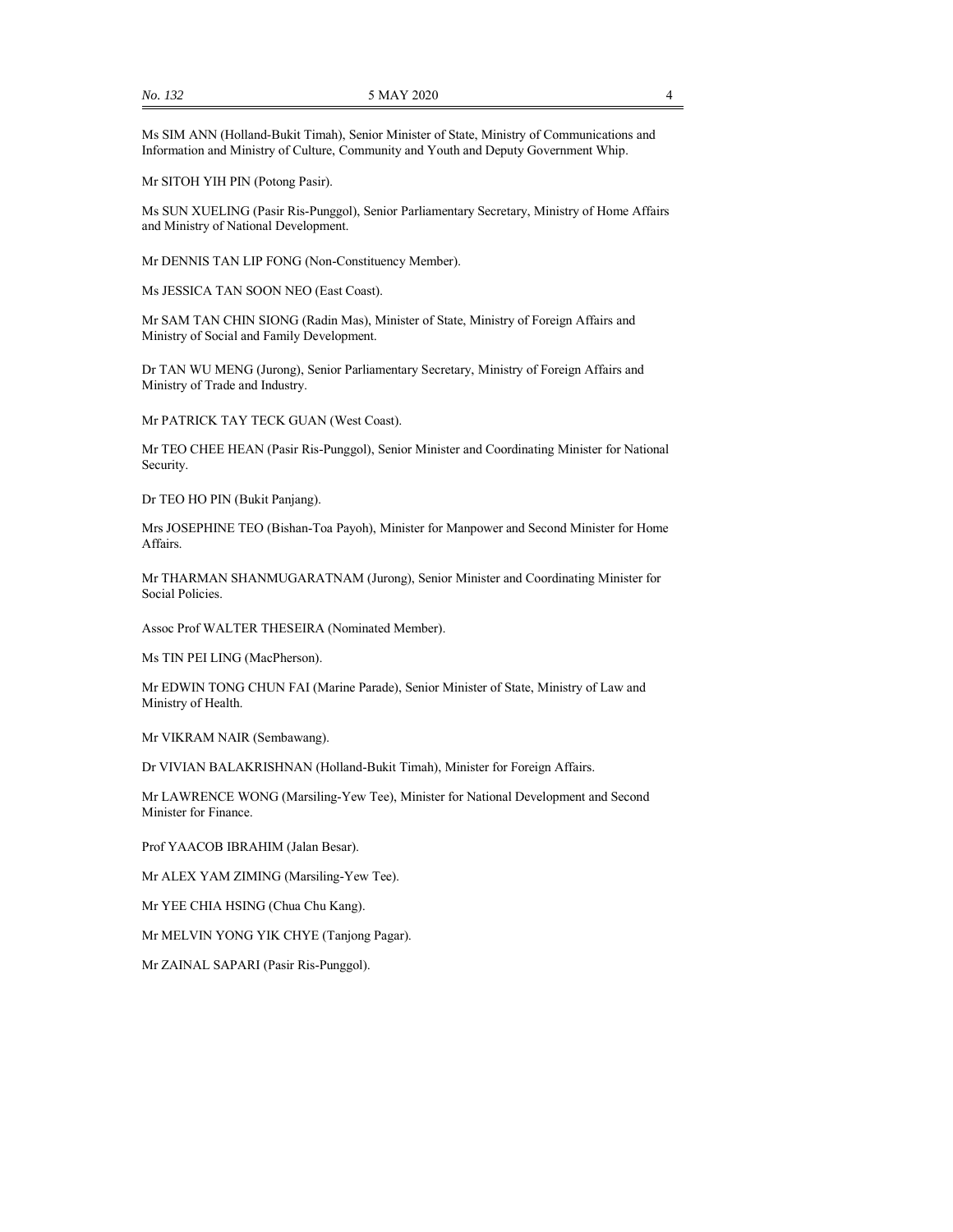Mr ZAQY MOHAMAD (Chua Chu Kang), Minister of State, Ministry of National Development and Ministry of Manpower and Deputy Government Whip.

#### ABSENT:

Prof FATIMAH LATEEF (Marine Parade).

Mr GAN THIAM POH (Ang Mo Kio).

Dr JANIL PUTHUCHEARY (Pasir Ris-Punggol), Senior Minister of State, Ministry of Transport and Ministry of Communications and Information and Government Whip.

Mr LIM SWEE SAY (East Coast).

Mr LOW THIA KHIANG (Aljunied).

Ms IRENE QUAY SIEW CHING (Nominated Member).

Mr TEO SER LUCK (Pasir Ris-Punggol).

Ms YIP PIN XIU (Nominated Member).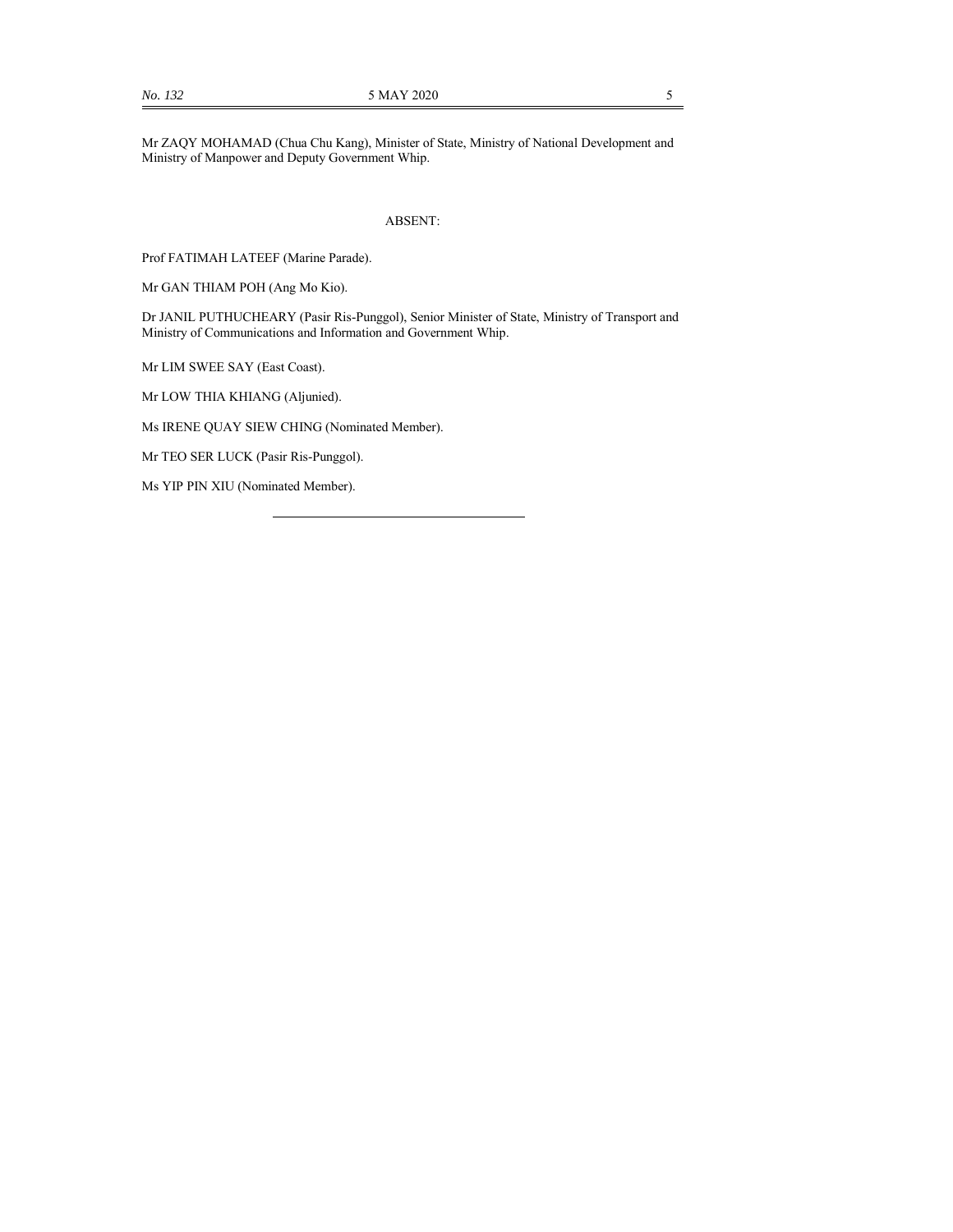- 1 Papers presented to Parliament and received by the Clerk of Parliament pursuant to Standing Order No. 31 (Presentation of Papers) and ordered to lie upon the Table:
	- 1.1 Central Provident Fund (Self-Employed Persons) (Amendment) Regulations 2020 Presented on 5 May 2020 (S. L. 832 of 2020).
	- 1.2 Public Utilities (Water Supply) (Amendment) Regulations 2020 Presented on 5 May 2020 (S. L. 833 of 2020).
- 2 8 Questions for Oral Answer were answered during Question Time.
- 3 Estate Agents (Amendment) Bill read a second time and committed to a Committee of the whole House.

The House immediately resolved itself into a Committee on the Bill – (Minister of State, on behalf of the Minister for National Development).

#### *(In the Committee)*

Clauses 1 to 20 inclusive agreed to.

Bill to be reported.

Bill reported, without amendment; read a third time.

4 Constitution of the Republic of Singapore (Amendment) Bill – (Minister for Culture, Community and Youth and Leader of the House) – Motion made, and Question proposed, "That the Bill be now read a second time."

On Question put - a division was taken: Ayes 84, No Nil, Abstention Nil.

| Ayes                                                                                                                                                                                                                                                                                                                                                                                                                                                                                     | No  | Abstention |
|------------------------------------------------------------------------------------------------------------------------------------------------------------------------------------------------------------------------------------------------------------------------------------------------------------------------------------------------------------------------------------------------------------------------------------------------------------------------------------------|-----|------------|
| Amrin Amin<br>Ang Hin Kee<br>Ang Wei Neng<br>Baey Yam Keng<br>Chan Chun Sing<br>Chan Wei Ling, Cheryl<br>Chee Hong Tat<br>Chen Show Mao<br>Cheng Li Hui<br>Chia Shi-Lu<br>Chong, Charles<br>Chong Kee Hiong<br>Choo, Desmond<br>Darryl David<br>De Souza, Christopher<br>Foo Chee Keng, Cedric<br>Foo Mee Har<br>Fu Hai Yien, Grace<br>Gan Kim Yong<br>Goh Chok Tong<br>Goh Pei Siong, Daniel<br>Heng Chee How<br>Heng Swee Keat<br>Indranee Rajah<br>Intan Azura Mokhtar<br>Iswaran, S. | Nil | Nil        |
|                                                                                                                                                                                                                                                                                                                                                                                                                                                                                          |     |            |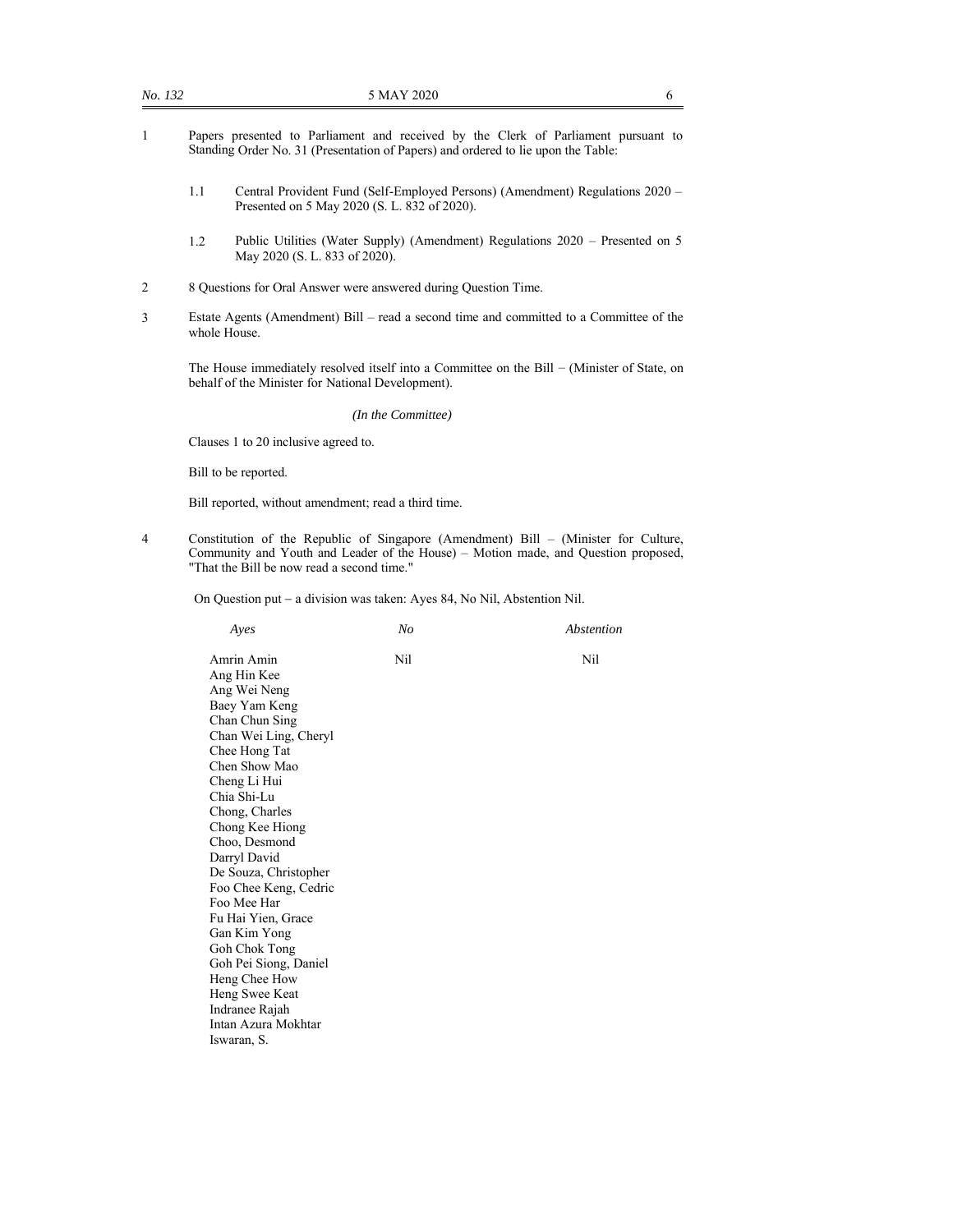*Ayes – continued* 

 Khaw Boon Wan Khor Lean Suan, Amy Koh Poh Koon Kwek Hian Chuan, Henry Lam Pin Min Lee Bee Wah Lee, Desmond Lee Hsien Loong Lee Yi Shyan Liang Eng Hwa Lim Biow Chuan Lim Hng Kiang Lim, Sylvia Lim Wee Kiak Low Yen Ling Masagos Zulkifli B M M Mohamad Maliki Osman Muhamad Faisal Abdul Manap Muhammad Faishal Ibrahim Murali Pillai Neo, Lily Ng Chee Meng Ng Eng Hen Ng Kok Kwang, Louis Ong Teng Koon Ong Ye Kung Pereira, Joan Perera, Leon Phua Lay Peng, Denise Png Eng Huat Pritam Singh Rahayu Mahzam Saktiandi Supaat Seah Kian Peng Sim Ann Sitoh Yih Pin Sun Xueling Tan Chin Siong, Sam Tan Chuan-Jin Tan Lip Fong, Dennis Tan Soon Neo, Jessica Tay Teck Guan, Patrick Tan Wu Meng Teo Chee Hean Teo Ho Pin Teo, Josephine Tharman Shanmugaratnam Tin Pei Ling Tong Chun Fai, Edwin Vikram Nair Vivian Balakrishnan Wong, Lawrence Yaacob Ibrahim Yam Ziming, Alex Yee Chia Hsing Yong Yik Chye, Melvin Zainal Sapari Zaqy Mohamad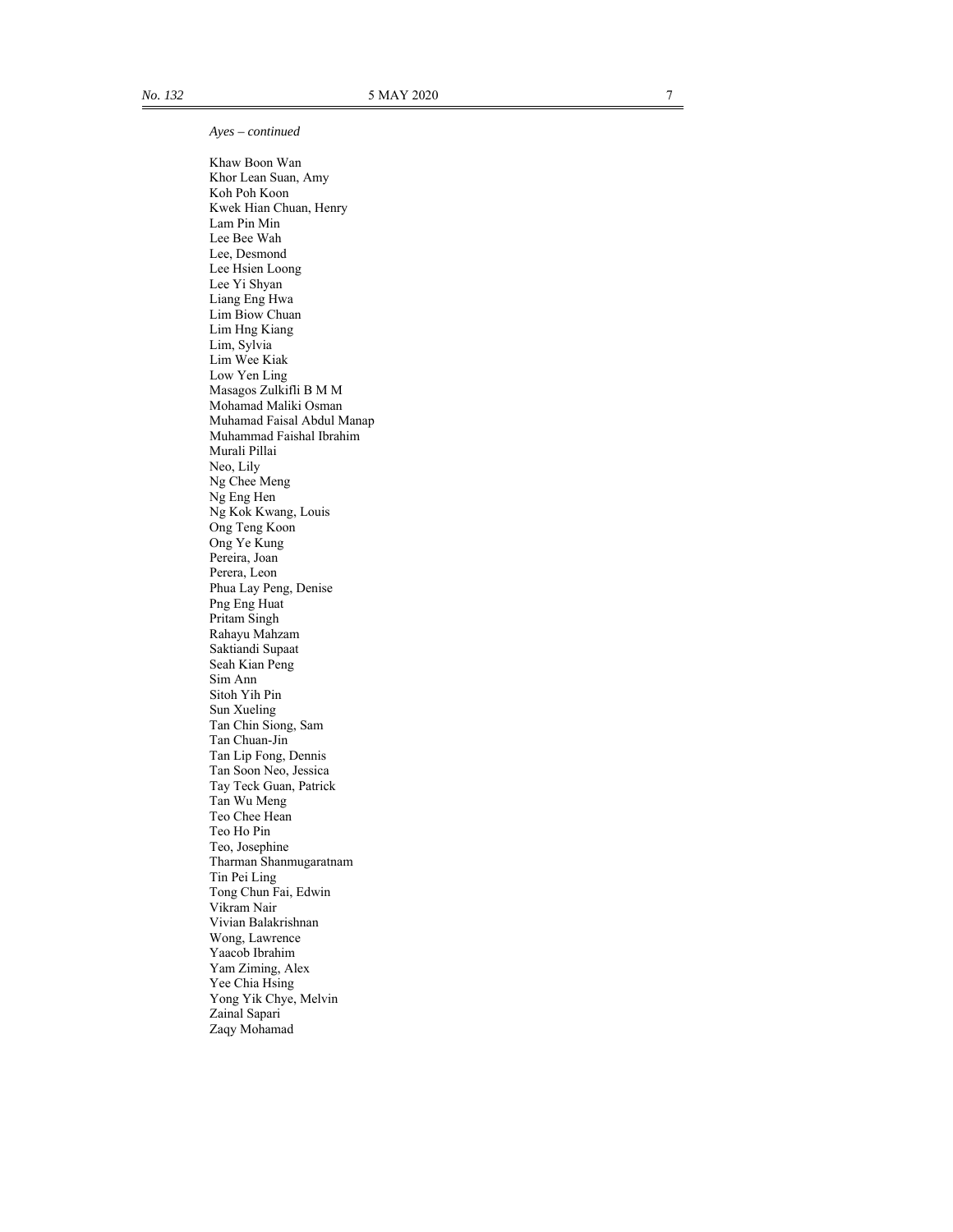Bill accordingly read a second time in accordance with Article 5(2) of the Constitution of the Republic of Singapore and committed to a Committee of the whole House.

The House immediately resolved itself into a Committee on the Bill – (Minister for Culture, Community and Youth and Leader of the House).

*(In the Committee)*

Clauses 1 and 2 agreed to.

Bill to be reported.

Bill reported, without amendment.

Motion made and Question proposed, "That the Bill be now read a third time.". – (Minister for Culture, Community and Youth and Leader of the House).

On Question put - a division was taken: Ayes 84, No Nil, Abstention Nil.

| Ayes                   | N <sub>o</sub> | Abstention |
|------------------------|----------------|------------|
| Amrin Amin             | Nil            | Nil        |
| Ang Hin Kee            |                |            |
| Ang Wei Neng           |                |            |
| Baey Yam Keng          |                |            |
| Chan Chun Sing         |                |            |
| Chan Wei Ling, Cheryl  |                |            |
| Chee Hong Tat          |                |            |
| Chen Show Mao          |                |            |
| Cheng Li Hui           |                |            |
| Chia Shi-Lu            |                |            |
| Chong, Charles         |                |            |
| Chong Kee Hiong        |                |            |
| Choo, Desmond          |                |            |
| Darryl David           |                |            |
| De Souza, Christopher  |                |            |
| Foo Chee Keng, Cedric  |                |            |
| Foo Mee Har            |                |            |
| Fu Hai Yien, Grace     |                |            |
| Gan Kim Yong           |                |            |
| Goh Chok Tong          |                |            |
| Goh Pei Siong, Daniel  |                |            |
| Heng Chee How          |                |            |
| Heng Swee Keat         |                |            |
| Indranee Rajah         |                |            |
| Intan Azura Mokhtar    |                |            |
| Iswaran, S.            |                |            |
| Khaw Boon Wan          |                |            |
| Khor Lean Suan, Amy    |                |            |
| Koh Poh Koon           |                |            |
| Kwek Hian Chuan, Henry |                |            |
| Lam Pin Min            |                |            |
| Lee Bee Wah            |                |            |
|                        |                |            |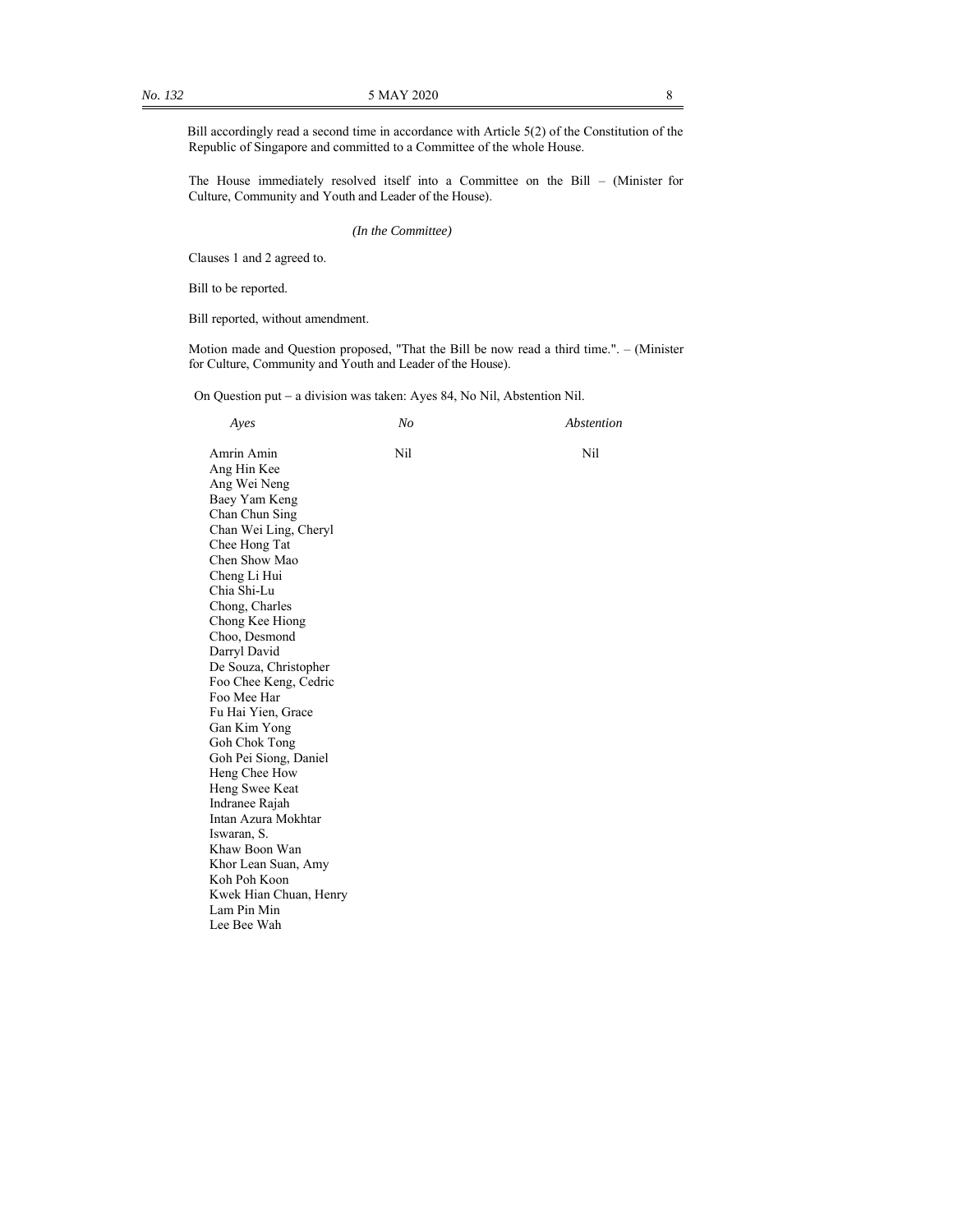*Ayes – continued* 

 Lee, Desmond Lee Hsien Loong Lee Yi Shyan Liang Eng Hwa Lim Biow Chuan Lim Hng Kiang Lim, Sylvia Lim Wee Kiak Low Yen Ling Masagos Zulkifli B M M Mohamad Maliki Osman Muhamad Faisal Abdul Manap Muhammad Faishal Ibrahim Murali Pillai Neo, Lily Ng Chee Meng Ng Eng Hen Ng Kok Kwang, Louis Ong Teng Koon Ong Ye Kung Pereira, Joan Perera, Leon Phua Lay Peng, Denise Png Eng Huat Pritam Singh Rahayu Mahzam Saktiandi Supaat Seah Kian Peng Sim Ann Sitoh Yih Pin Sun Xueling Tan Chin Siong, Sam Tan Chuan-Jin Tan Lip Fong, Dennis Tan Soon Neo, Jessica Tay Teck Guan, Patrick Tan Wu Meng Teo Chee Hean Teo Ho Pin Teo, Josephine Tharman Shanmugaratnam Tin Pei Ling Tong Chun Fai, Edwin Vikram Nair Vivian Balakrishnan Wong, Lawrence Yaacob Ibrahim Yam Ziming, Alex Yee Chia Hsing Yong Yik Chye, Melvin Zainal Sapari Zaqy Mohamad

Bill accordingly read a third time in accordance with Article 5(2) of the Constitution of the Republic of Singapore.